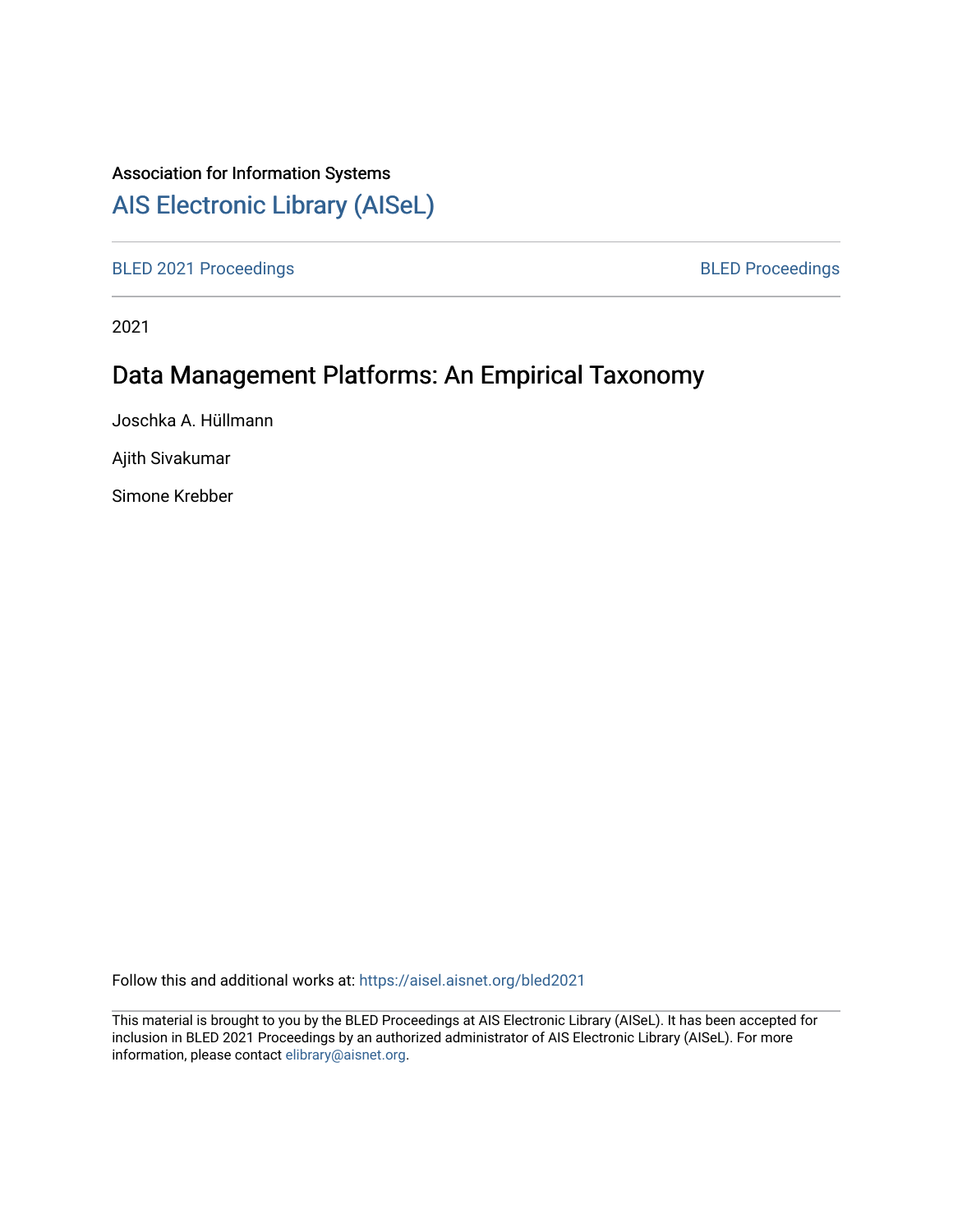## **DATA MANAGEMENT PLATFORMS: AN EMPIRICAL TAXONOMY**

### JOSCHKA A. HÜLLMANN, AJITH SIVAKUMAR & SIMONE KREBBER

University of Münster, Business School, Münster, Germany; e-mail: huellmann@unimuenster.de, ajith.sivakumar@uni-muenster.de, s\_kreb01@uni-muenster.de

**Abstract** Data management platforms (DMPs) are a widely used means of placing targeted advertising, for example, commercial or political advertisements. However, only a few academic papers shed light on the platforms' mechanisms. These mechanisms' opacity makes it hard for consumers to understand what happens with their data, and regulators struggle to implement effective regulations. Hence, we develop a taxonomy to understand and compare different characteristics of DMPs. Following Nickerson's (2013) method and combining an inductive and deductive approach, eight dimensions emerge that differentiate DMPs. We evaluate the taxonomy's applicability and test it with a set of nine DMPs, which we select by feasibility, relevance, and popularity. The application shows that the eight dimensions cover the significant features that explain most of the variance in characteristics between DMPs. The evaluation revealed opportunities for further development of the taxonomy.

**Keywords:** data management platforms, targeted advertising, taxonomy, data economy



DOI https://doi.org/10.18690/978-961-286-485-9.10 ISBN 978-961-286-485-9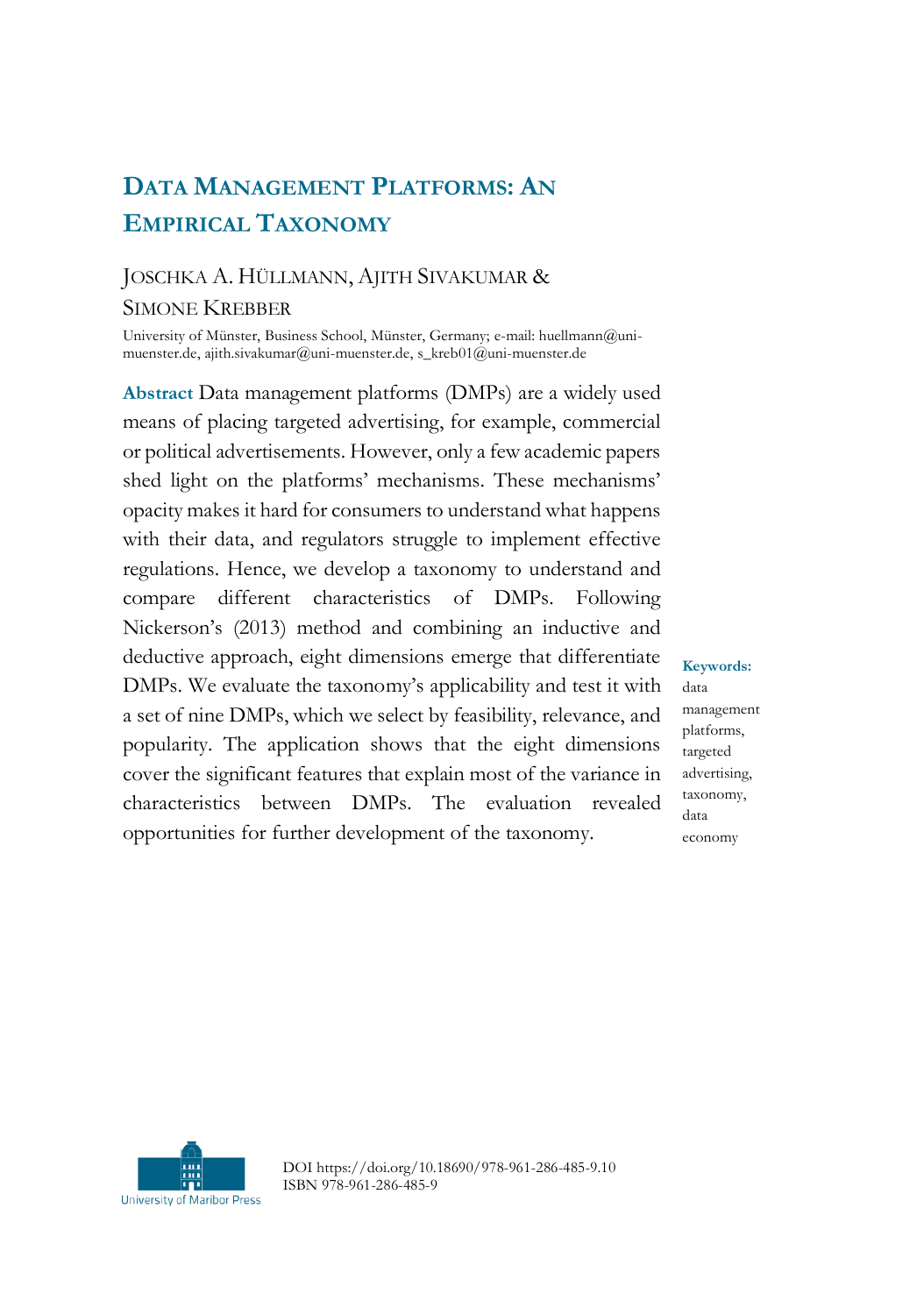#### **1 Glorious Times for Data Management Platforms**

Investments in targeted commercial advertising are at their peak and projected to grow further in the upcoming years (Zenith, 2019), with entire business models being based on the concept (e.g., Facebook, Instagram, YouTube). Likewise, targeted advertisements are a common practice in political election campaigns. A groundbreaking event was the Cambridge Analytica scandal revealed in 2018. Personal information was used to categorise voters into specific segments to positively influence them with targeted political advertisements regarding the election campaign in 2016 (Berghel, 2018; Cadwalladr & Graham-Harrison, 2018). This event escalated the debate about targeted advertising in politics and sparked controversy about the topic. Discussions center around implications such as data privacy and the manipulation of opinions and consumer behaviour. The enabler of targeted advertising, be it in politics or business, are real-time bidding systems. Realtime bidding systems comprise multiple actors, whose interplay permits the dynamic placement of advertisements targeted to specific users. One of these actors is the data management platform (DMP). As the name suggests, DMPs are information systems used to manage consumers' data that is collected through online tracking amongst other means. They gained importance as an enterprise technology in recent years (Poleshova, 2017) as the digitalisation of everyday life co-occurs with collecting personal data at an unprecedented scale through tracking online activities on digital devices (Hüllmann et al., 2021). While data in its raw format adds little value, it becomes a valuable asset for businesses, researchers, and other stakeholders by gathering, managing, processing, and analysing it. DMPs provide such functionalities and support systems for all kinds of data-related operations, which are especially important in the context of real-time bidding systems (Poleshova, 2017).

DMPs are an important actor in the real-time bidding system. Understanding their functions and mechanisms is a prerequisite for discussing and instating effective regulations surrounding privacy and the manipulation of consumers' opinions and behaviors. Nevertheless, a taxonomy that characterises the detailed mechanisms of how DMPs add value has not yet been established in the academic literature<sup>1</sup>. Thus, in this study, we focus on the functions performed by DMPs and put forward the following research question:

 $\overline{a}$ 

<sup>1</sup> Our search for DMP literature and especially a taxonomy on DMPs in the three academic search engines Scopus, Web of Science, and Google Scholar did not yield any results.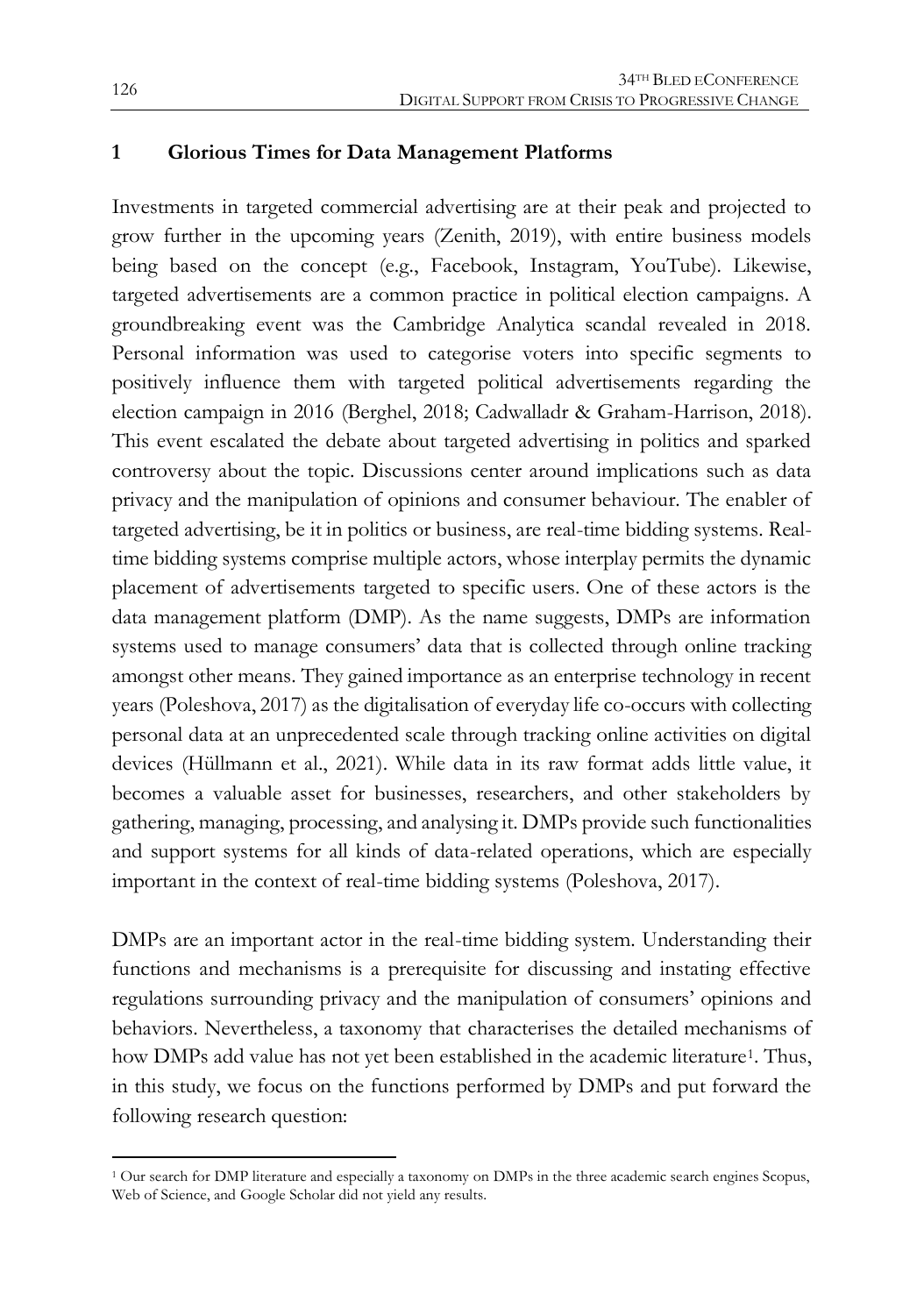**RQ:** How can we distinguish the functionalities of data management platforms? What are the discriminating characteristics?

We address this question by developing a taxonomy that provides an overview and comparison of DMPs. The taxonomy is developed following the Nickerson et al. (2013) approach using an iterative process that combines inductive and deductive phases. It is evaluated by applying it to nine DMPs. Our taxonomy contributes to a better understanding of DMPs, their functionalities, and their mechanisms. Investigating the characteristics of DMPs (e.g., availability of anonymisation functions, real-time processing) contributes knowledge to the debate on targeted advertising and privacy with implications for future regulations.

#### **2 Data Management Platforms in Real-Time Bidding Systems**

DMPs are most prominent in the real-time bidding process (see [Figure\)](#page-4-0), in which there are two main stakeholders: the advertisers and website operators. To realise real-time targeted advertising, ad-networks take offers of advertising slots from supply-side platforms and match these with bids for advertising slots from demandside platforms. For the matching process, demand-side platforms use real-time processed data from DMPs (e.g., consumer segments), predefined selection criteria, empirical values, and publishers' predictions about whether the advertising space will be worthwhile (Dawson, 2014; Zhang et al., 2014). If all conditions are met, the deal is closed on the ad-network, and the supply-side platform places the advertiser's advertisement in the advertising space (Wang et al., 2017). A DMP (usually a separate company from the advertising network) collects, stores, manages, and processes the relevant data. Effective coordination between these multiple actors – ad-network, demand- and supply-side platforms, and a DMP – facilitates targeted advertising for defined consumer segments in near real-time. The information from the data or the data itself might be traded on data marketplaces (Lange et al., 2018). While critics contend that arrangements like this can violate consumers' privacy, proponents contend that they serve consumers by presenting them with offers likely to appeal to them.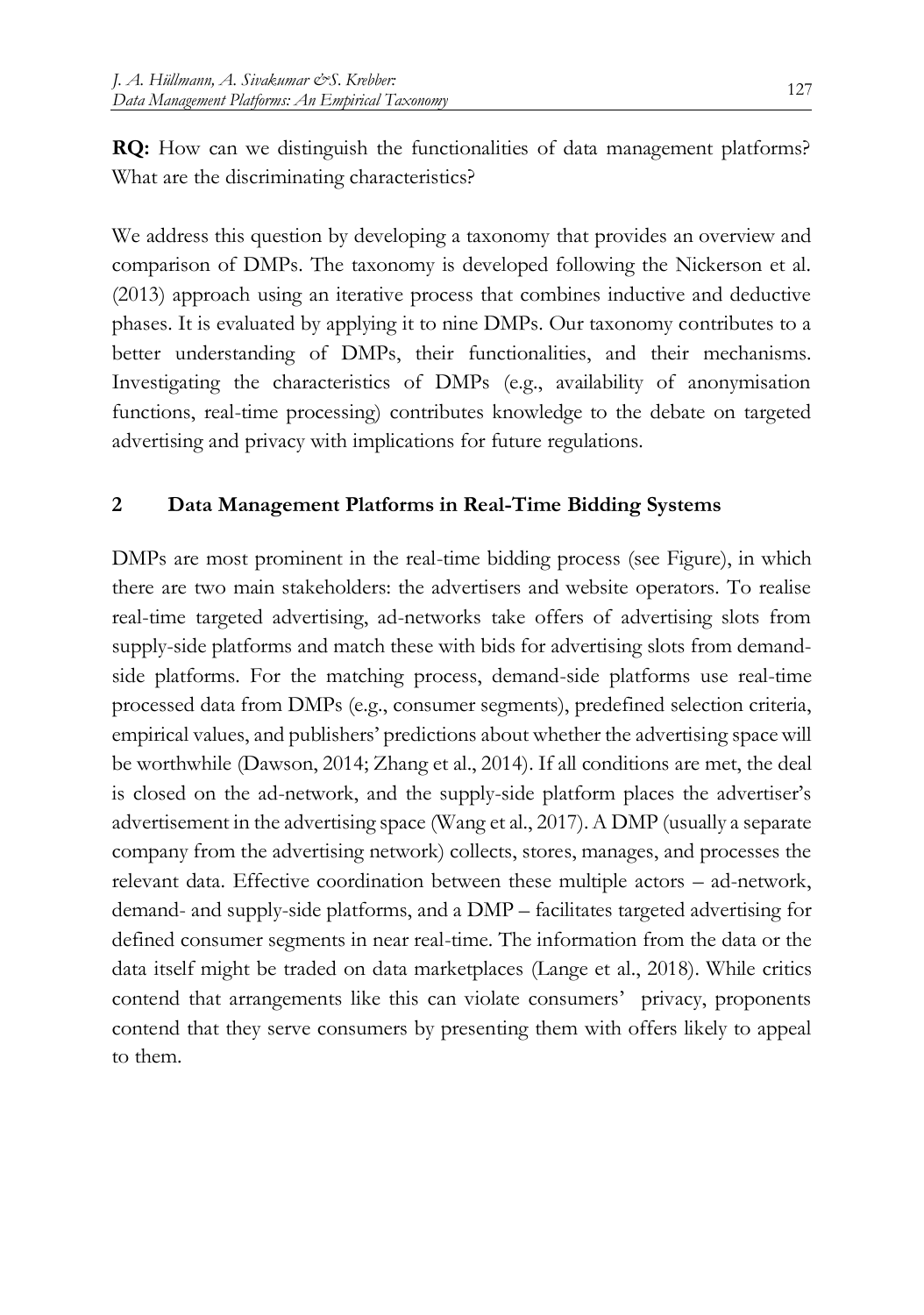

**Figure 1: Structure of a Generic Real-Time Bidding System.** Sources: Spiekermann, 2019; Yuan et al., 2012

#### <span id="page-4-0"></span>**3 Research Method**

To develop a taxonomy of DMPs that allows for their differentiation, we followed the method proposed by Nickerson et al. (2013). The method follows an iterative process through which the taxonomy is gradually built by adding new characteristics. Initially, we curated a longlist of 48 DMPs using internet sources such as articles or reports from auditing companies (e.g., Andrew et al., 2020; Moffett & Chien, 2019). In our iterations to develop the taxonomy, we derived the characteristics deductively from the literature (Kamps & Schetter, 2018; Wang et al., 2017) and inductively from existing DMPs (Adobe, 2020; Google, 2020; Lotame, 2020; Oracle, 2020b). The iterative process terminated after six iterations because all specified subjective and objective termination conditions were met. With regards to objective termination conditions, this means that (1) no dimension or characteristic was merged or split in the last iteration, (2) each dimension was unique and did not repeat, and (3) each characteristic was unique within its dimension. The five subjective conditions used to evaluate the taxonomy's quality after each iteration were conciseness, robustness, extensibility, comprehensiveness, and explainability (Nickerson et al., 2013) (see appendix). In the end, the resulting taxonomy was discussed and jointly evaluated by the three authors. The taxonomy's evaluation was performed using nine DMPs from the longlist (see appendix, [Table\)](#page-14-0). We selected these nine DMPs because they met our requirements in terms of 1) **feasibility** (amount of information and trial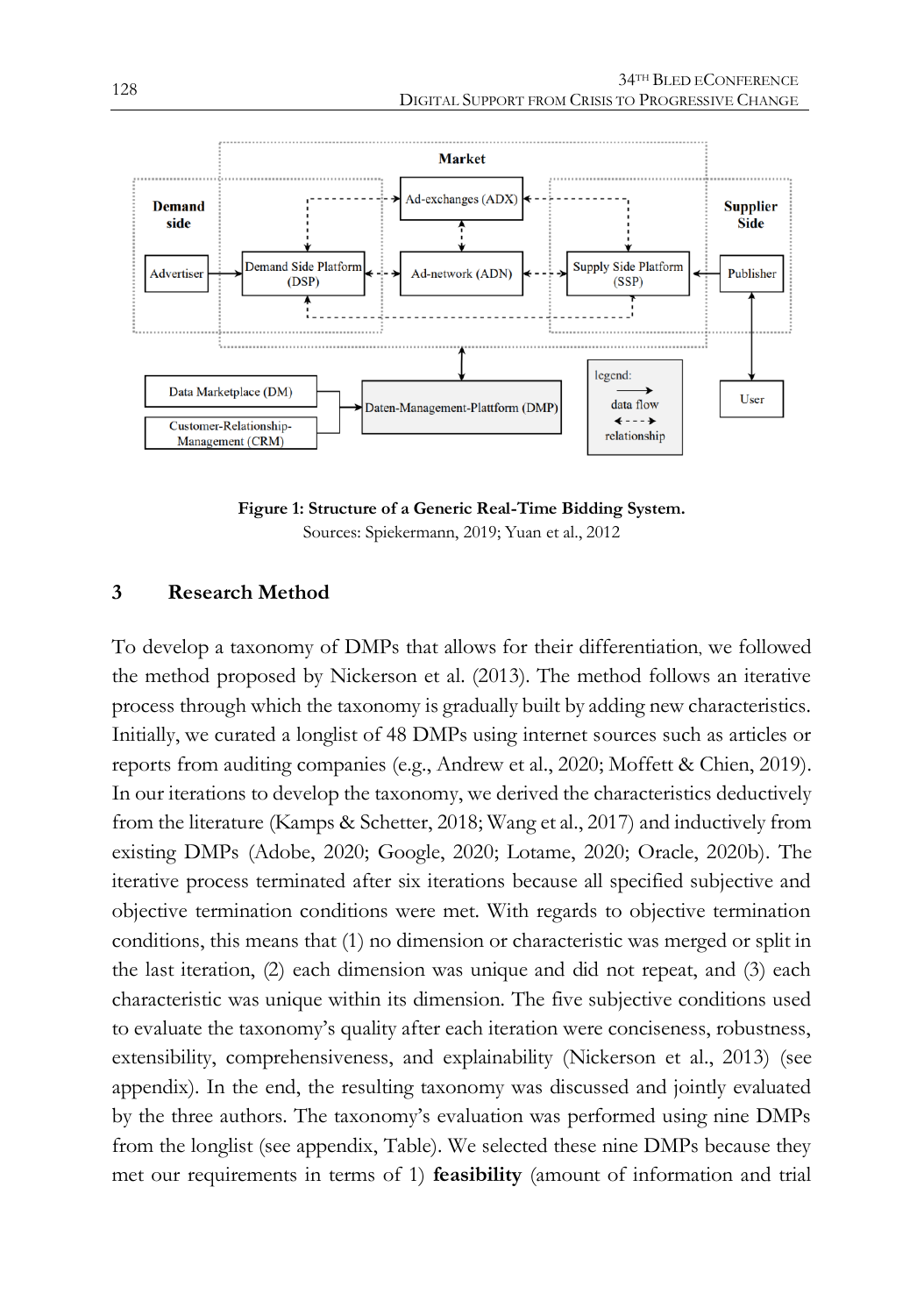version availability), 2) **relevance** (assessing the DMP revenue), and 3) **popularity** (number of clients and awards, which illustrates the influence and reach of the DMPs that can affect people). For each of the nine DMPs, we gathered the necessary information to apply the taxonomy, relying primarily on official information sources, including the DMPs' public websites and trial versions if available. In case of incomplete and missing information on the website, we contacted the support via phone, email, or contact form on their website.

#### **4 Taxonomy**

The eight main dimensions are data import, generable data, data sources, webtracking, data processing functions, external data sources, data export, and data security (se[e Table\)](#page-7-0). **Data import** distinguishes three different data types, which can be imported in a DMP. **First-party data (FPD)** is obtained by companies through previous consumer contact, website visits (Kreutzer, 2018), or directly from the consumer. The latter includes browsing behaviours or socio-demographic data such as gender or age (Cederholm & Simpson, 2018; Kamps & Schetter, 2018). **Secondparty data (SPD)** is first-party data of an external company acquired through direct partnerships (Kamps & Schetter, 2018). **Third-party data (TPD)** is anonymised data provided by data resellers or data marketplaces.

**Generable data** distinguishes four types of data that DMPs can generate. One is **first-party data** collected by DMPs with the help of tracking mechanisms, for example, collecting it from internal customer management systems. Apart from firstparty data, DMPs can identify consumer **segments** based on offline and online data analyses. The granularity, that is, the level of detail in the consumer segment, may vary.

**Look-a-like user profiles** are generated by DMPs using existing first-party data as a basis. Look-a-like profiles are identified user profiles similar to a company's consumer profiles in terms of indicators such as age, interests, or hobbies. Machine learning is often integrated into the look-a-like modeling process and increases the number of consumers that can be reached with the advertising campaign. DMPs can also determine **unique user profiles** and track them across websites by using internal and external data sources.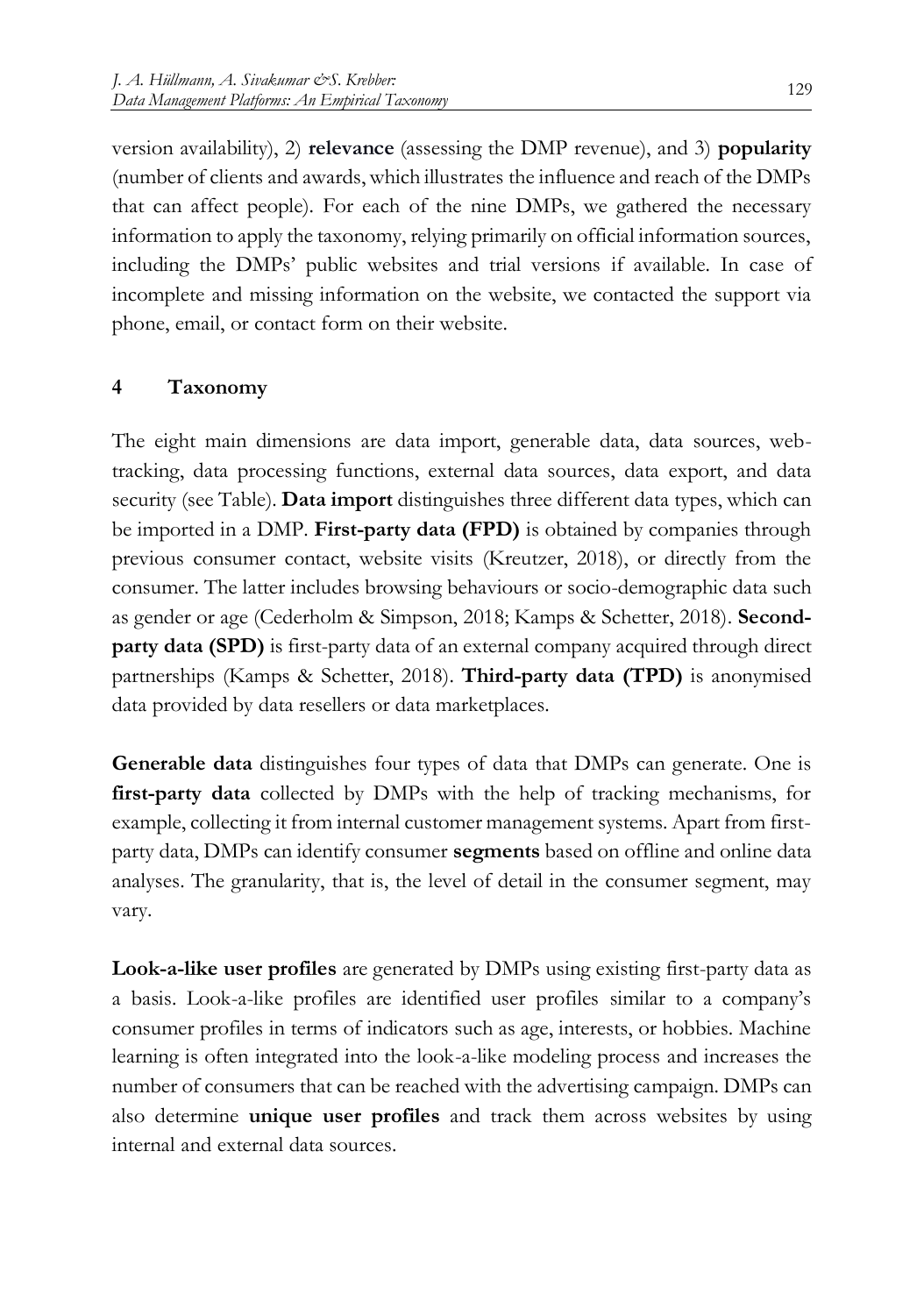The use of cookies is an often **mentioned web-tracking method** of DMPs. While some DMPs track data without using cookies (e.g., fingerprinting), they do not explicitly mention which alternative methods they use. We refer to them as **other methods** in the taxonomy. **Data sources** from which DMPs collect data originate from a company's **website** directly, its **apps**, or **social networks**.

**Real-time analysis** facilitates the immediate analysis and processing of data, enabling quick decision-making. Data **anonymisation functions, segmentation** of data into consumer segments, and **demand-side platform test functions** are common. DMPs' demand-side test functions are useful when operating with multiple external demand-side platforms to identify the appropriate one for the existing DMP. A wrong choice can harm the advertising campaign to a potential 20% to 40% loss in user profile reach (Joe, 2014). **Machine-learning algorithms** are used to extract meaningful information from unstructured data, such as product popularity. **Waste management** removes records in the DMP not relevant for further processing.

Integrating **external data sources** is crucial for some processes, such as the engendering of look-a-like data or the refinement of existing user profiles. In this regard, DMPs either **provide a platform themselves** with with interfaces to thirdparty platforms through which data can be acquired. Besides, some DMPs integrate **partner exchange platforms**, which enable companies to establish connections to partners with whom they want to exchange anonymised data. The advantage of this is that the origin of the data is known. Knowing the data source adds transparency and trust on the one hand, and on the other hand, lets people evaluate the quality of the data that originates from the respective source.

Usually, DMPs offer a **data export** option to integrate with interfaces from **customer relationship management software, demand-side platforms, supply-side platforms**, and **ad-networks/ad-exchanges**. Some DMPs provide an export option to **data marketplaces** on which collected data can be sold to external parties. Apart from specific data export options, the export into a **generic local file** (e.g., a consumer data feed) enables companies to use the exported data for various purposes such as business intelligence tools (Chou et al., 2005). Generally, not only raw data but also processed data can be transferred to other platforms (Kamps & Schetter, 2018).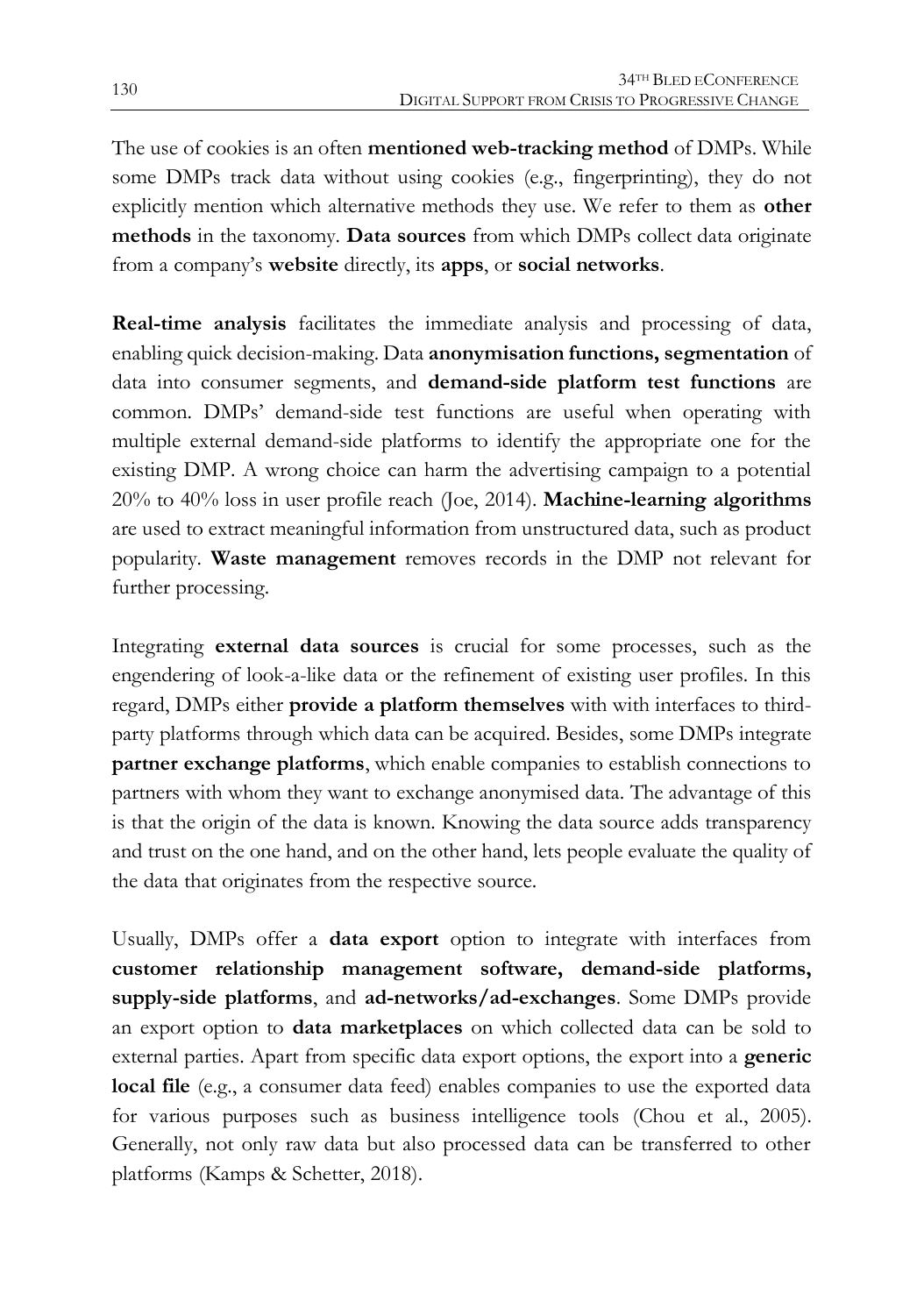<span id="page-7-0"></span>**Table 1: Taxonomy on DMPs and Evaluation. A = Adobe, G = Google, L = Lotame, M = MediaMath, Ne = Neustar, Ni = Nielson, O = Oracle, S = Salesforce, T = The Trade Desk. Sources referenced by footnotes were used to establish taxonomy dimensions and characteristics, while the "x" in the evaluation reference DMPs that possess the specific characteristic.** 

| Taxonomy                     |                                         |             | Evaluation  |              |                |              |             |                         |                         |              |
|------------------------------|-----------------------------------------|-------------|-------------|--------------|----------------|--------------|-------------|-------------------------|-------------------------|--------------|
| Dimension                    | Characteristics                         | A           | G           | L            | M              |              | Ne Ni       | $\mathbf{O}$            | S                       | T            |
| Data                         | First-Party Data A,B,C,D,E              |             | $\mathbf X$ | X            | X              | $\mathbf X$  | $\mathbf X$ | X                       | X                       | X            |
| Import <sup>B,C</sup>        | Second-Party Data A,C,D,E               |             |             | $\mathbf X$  |                | X            |             | $\mathbf X$             | $\mathbf X$             |              |
|                              | Third-Party Data A,B,C,D,E              |             | $\mathbf X$ | $\mathbf X$  | $\mathbf{X}$   | $\mathbf{X}$ |             | $\mathbf X$             | $\mathbf X$             |              |
| Generable                    | First-Party Data A,B,C,D,E,G            |             | $\bar{X}$   | $\mathbf X$  | $\mathbf{X}$   | $\mathbf X$  | $\mathbf X$ | $\bar{X}$               | $\mathbf X$             |              |
| DataC,D,F,G                  | Consumer Segments A,B,C,D,E,G           |             | $\mathbf X$ | $\mathbf X$  | $\mathbf{X}$   | $\mathbf X$  | $\bar{X}$   | $\overline{\mathbf{X}}$ | $\mathbf X$             | $\mathbf{X}$ |
|                              | Look-a-like Data A,B,D,E                |             | $\mathbf X$ | $\mathbf X$  | $\mathbf X$    | $\mathbf X$  | $\mathbf X$ | $\mathbf X$             | $\mathbf X$             | $\mathbf{X}$ |
|                              | User Identification A,B,D,E,G           |             | $\mathbf X$ | $\mathbf X$  | $\mathbf X$    | $\mathbf X$  | $\mathbf X$ | $\overline{\mathbf{X}}$ | $\mathbf X$             |              |
| Data                         | Apps A,B,D,E                            |             | X           | X            | X              | X            | X           | $\overline{\mathbf{X}}$ | X                       | X            |
| SourcesC,D,F,G               | Social Networks <sup>D,E</sup>          |             |             | X            |                |              | $\mathbf X$ | $\mathbf X$             |                         |              |
|                              | Websites A,B,D,E,G                      | $\mathbf X$ | X           | X            | X              | $\mathbf X$  | $\mathbf X$ | $\mathbf X$             | $\mathbf X$             | X            |
| Web                          | Cookies A,B,C,D,E                       | $\mathbf X$ | $\mathbf X$ | $\mathbf X$  | $\mathbf X$    | $\mathbf X$  | $\mathbf X$ | $\mathbf X$             | $\mathbf X$             | X            |
| TrackingC,D,G                | Other Methods <sup>A,B,E</sup>          | $\mathbf X$ | $\mathbf X$ |              | $\mathbf{X}$   | X            |             | $\mathbf X$             | $\mathbf X$             | X            |
| Data                         | Real-time Analysis B,C,D,E,G            |             | $\mathbf X$ | $\mathbf X$  | $\mathbf X$    | $\mathbf X$  | $\mathbf X$ | $\mathbf X$             | $\mathbf X$             |              |
| Processing                   | Data Anonymization <sup>B,D</sup>       | $\mathbf X$ | $\mathbf X$ | $\mathbf X$  |                |              |             |                         |                         |              |
| Functions                    | Data Segmentation B,C,D,E,G             | $\mathbf X$ | $\mathbf x$ | $\mathbf X$  | $\mathbf X$    | $\mathbf X$  | $\mathbf X$ | $\mathbf X$             | $\mathbf X$             | $\mathbf X$  |
| A,B,C,F,G                    | Demand-side Platform Testing A,B        | $\mathbf X$ | $\mathbf X$ |              |                |              |             |                         |                         |              |
|                              | Machine Learning Algorithms A,B,D       | X           | $\mathbf X$ |              | $\mathbf X$    | X            | $\mathbf X$ |                         | X                       |              |
|                              | Waste Management D,E                    | $\mathbf X$ |             | $\mathbf X$  |                | $\mathbf X$  |             | $\mathbf X$             |                         |              |
| External                     | Partner Exchange Platform A,B,D,E       |             | $\mathbf X$ | $\mathbf X$  |                |              |             | $\mathbf X$             |                         |              |
| Data<br>Sources <sup>D</sup> | Interface for Third Party Data A,B,D,E  | $\mathbf X$ | $\mathbf X$ | $\mathbf X$  | X              | X            | $\mathbf X$ | X                       |                         |              |
| Data                         | Ad-network A,B,C,D,E,G                  | $\mathbf X$ | $\mathbf X$ | $\mathbf{x}$ | $\overline{X}$ | $\mathbf X$  | $\mathbf X$ | $\mathbf X$             | $\mathbf{x}$            | $\mathbf X$  |
| ExportC,F,G                  | Customer Relationship                   |             | X           | X            |                |              |             |                         |                         |              |
|                              | Management <sup>B,D</sup>               |             |             |              |                |              |             |                         |                         |              |
|                              | Data Marketplace <sup>A,E</sup>         | $\mathbf X$ |             |              |                | X            |             | X                       |                         | X            |
|                              | Demand-side Platform A,C,D,E,G          | $\mathbf X$ |             | $\mathbf X$  | X              | X            |             | X                       |                         | X            |
|                              | Export-local-file A,B                   | $\mathbf X$ | $\mathbf X$ |              |                |              |             |                         |                         |              |
|                              | Supply-side Platform <sup>C,D</sup>     |             |             | X            |                | X            |             |                         |                         | X            |
| Data Security <sup>F</sup>   | Consent Management D,E,F                |             |             | $\mathbf X$  |                | $\mathbf X$  |             | $\overline{\mathbf{X}}$ | $\overline{\mathbf{X}}$ | $\mathbf X$  |
|                              | Data Security Function <sup>A,B,F</sup> | $\mathbf X$ | $\mathbf X$ |              |                | $\mathbf X$  |             |                         |                         |              |
|                              | GDPR A,B,D,E,F                          | X           | $\mathbf X$ | $\mathbf X$  |                | X            |             | $\mathbf X$             | X                       | X            |

Sources: Adobe<sup>A</sup>, 2020; Google<sup>B</sup>, 2020; Kamps & Schetter<sup>C</sup>, 2018; Lotame<sup>D</sup>, 2020; Oracle<sup>E</sup>, 2020; Schonschek<sup>F</sup>, 2020; Wang et al.G, 2017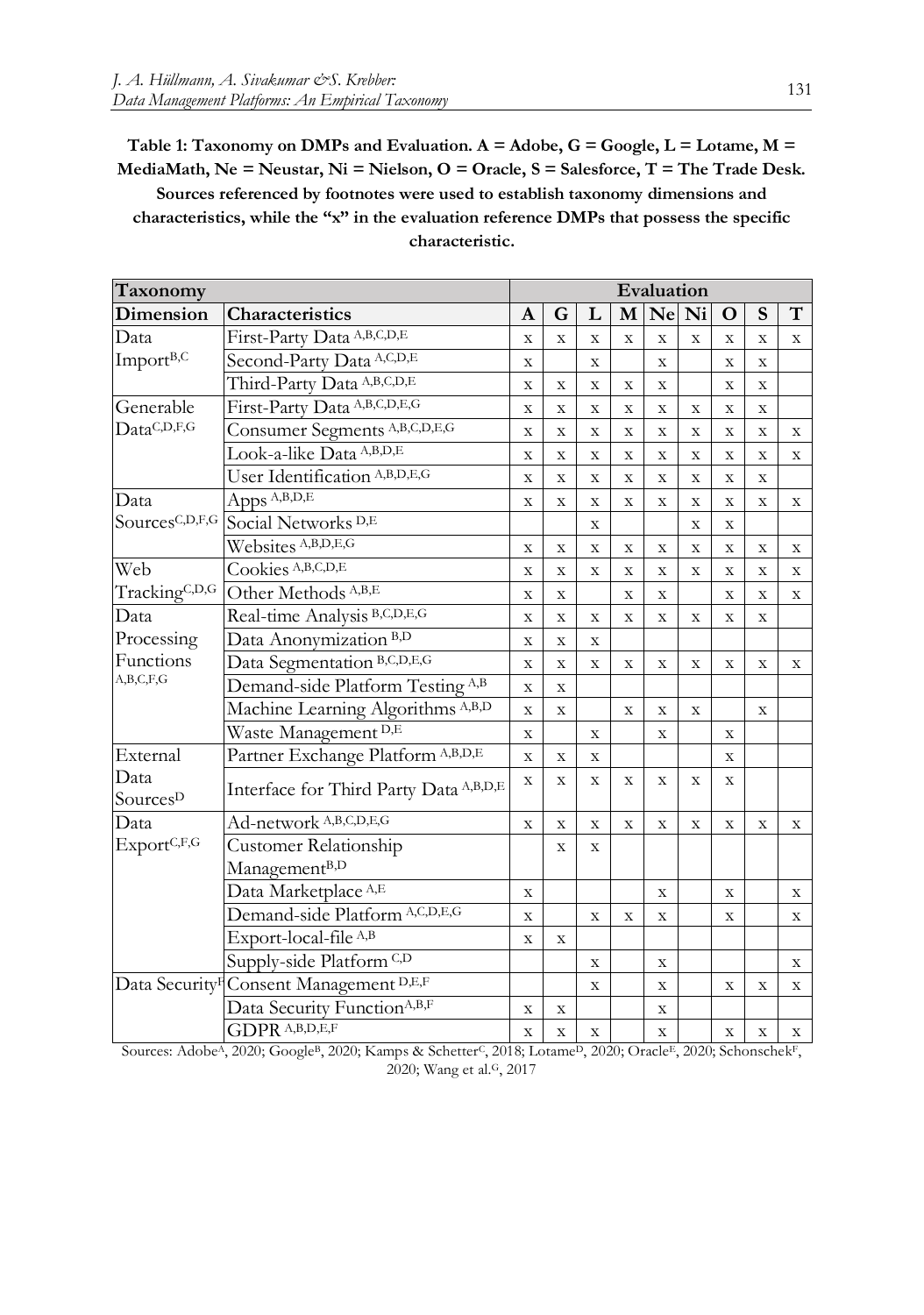The dimension of **data security** focuses on General Data Protection Regulation (GDPR) compliance, data security, and consent management. The **GDPR** set in place in 2016 by the European Parliament is a set of regulations concerning the processing of personal data in Europe (Art. 1-99 DSGVO). Because the GDPR (Art. 6 Abs. 1 and Art. 7) envisages that companies need users' voluntary consent before collecting their data, **consent management** is often integrated into DMPs.

We evaluated our taxonomy by analysing and categorising nine DMPs, showing that the eight dimensions cover the significant features that explain most of the variance in the taxonomy's characteristics across the DMPs. The evaluation results are presented in [Table.](#page-7-0) Through the evaluation, we identified opportunities for extending the criteria catalogue, such as with a cost and usability dimension.

#### **1 Discussion**

The application of the taxonomy showed that DMPs usually involve first-party and third-party data segmentation in real-time, sometimes with the use of machine learning, following the goal of consumer segmentation. Consumer segmentation makes it possible to implement marketing objectives such as serving targeted advertisements, displaying targeted content, political microtargeting, or personalised price discrimination (Badmaeva & Hüllmann, 2019; Klein & Hüllmann, 2018). It can be used as a foundation for placing advertisements or generating look-a-like data (Kamps & Schetter, 2018). The importance of clustering consumer data into segments in the real-time bidding process is reflected in the evaluation of our taxonomy. Data segmentation is the only data processing functionality that all nine evaluated DMPs provide.

Consumer segmentation and the subsequent placement of advertisements have two data-related success factors: data quality and data quantity. First, if the data quality is bad, individuals might have been added to the wrong cluster because the data is inaccurate or inconsistent. Second, the more data is available, the more fine-grained consumer profiles can become, ultimately increasing quality. In light of various webtracking methods and data export options to other actors in the real-time bidding system, critics argue that DMPs operate in contrast to the individual's data privacy. However, our study shows that while DMPs are not necessarily required to comply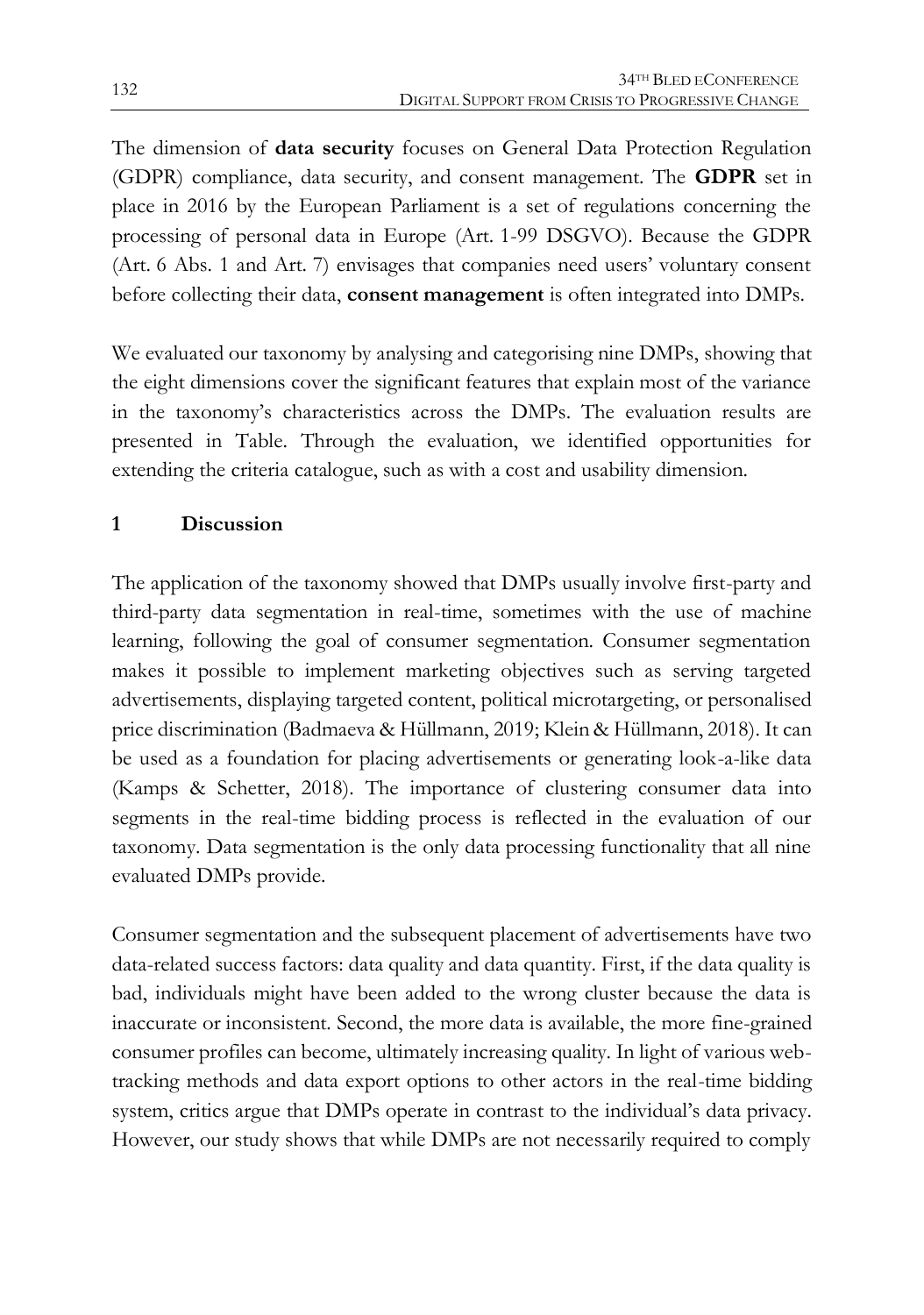with the GDPR in their origin countries, most of them do comply with the GDPR because of their European customers who are subject to the GDPR.

The DMP's functionalities supplement the functionalities of other actors in the realtime bidding system, such as supply-, demand-side platforms, ad-networks, and data marketplaces. The option of publishers and/or advertisers to export data to demand- and supply-side platforms makes the real-time bidding process more efficient. Real-time analysis is an essential characteristic because it enables advertisers (or advertisers' supply-side platform) to determine in real-time, before the advertisement is placed, whether a publisher's page is related to the advertisement's content. In that way, advertisements can be placed in advertising spaces where consumers of the target group interact. Another advantage is that placing advertisements on unsuitable or reputation-damaging websites can be avoided (Kreutzer, 2018; Zawadzk & Groth, 2014). Without effective data management, the automated and real-time matching of advertisements and advertising spaces on websites and the realisation of targeted advertisement would hardly be possible. These targeted advertisments help to optimise the reach of advertising campaigns (Yuan et al., 2012), which is why DMPs are valued in practice. The performance of targeted advertising in real-time bidding systems depends on the quality and quantity of the used data. A scenario can occur in which not enough data is available for valuable insights. For such cases, DMPs integrate with data marketplaces to provide publishers and/or advertisers the opportunity to buy and integrate external data, enriching subsequent analyses by creating detailed digital consumer profiles or refining existing user data.

Through their characteristic functionalities, DMPs enable effective interaction among different platforms. First-party and third-party data import into a DMP and various export options are exemplary functionalities that facilitate cooperation among actors in the real-time bidding system. For those actors, even though some are direct competitors, the value of cooperating is more significant than not cooperating. Cooperating allows filling gaps in missing functionalities or an expanded portfolio of multiple demand-side platforms to optimize the output of the advertising campaign. Salesforce is, for example, originally known for its customer relationship software but expands its service by collaborating with Google, allowing its customers to use their customer relationship management data with Google Analytics to perform data analyses (Google & Salesforce, 2020). Further, Salesforce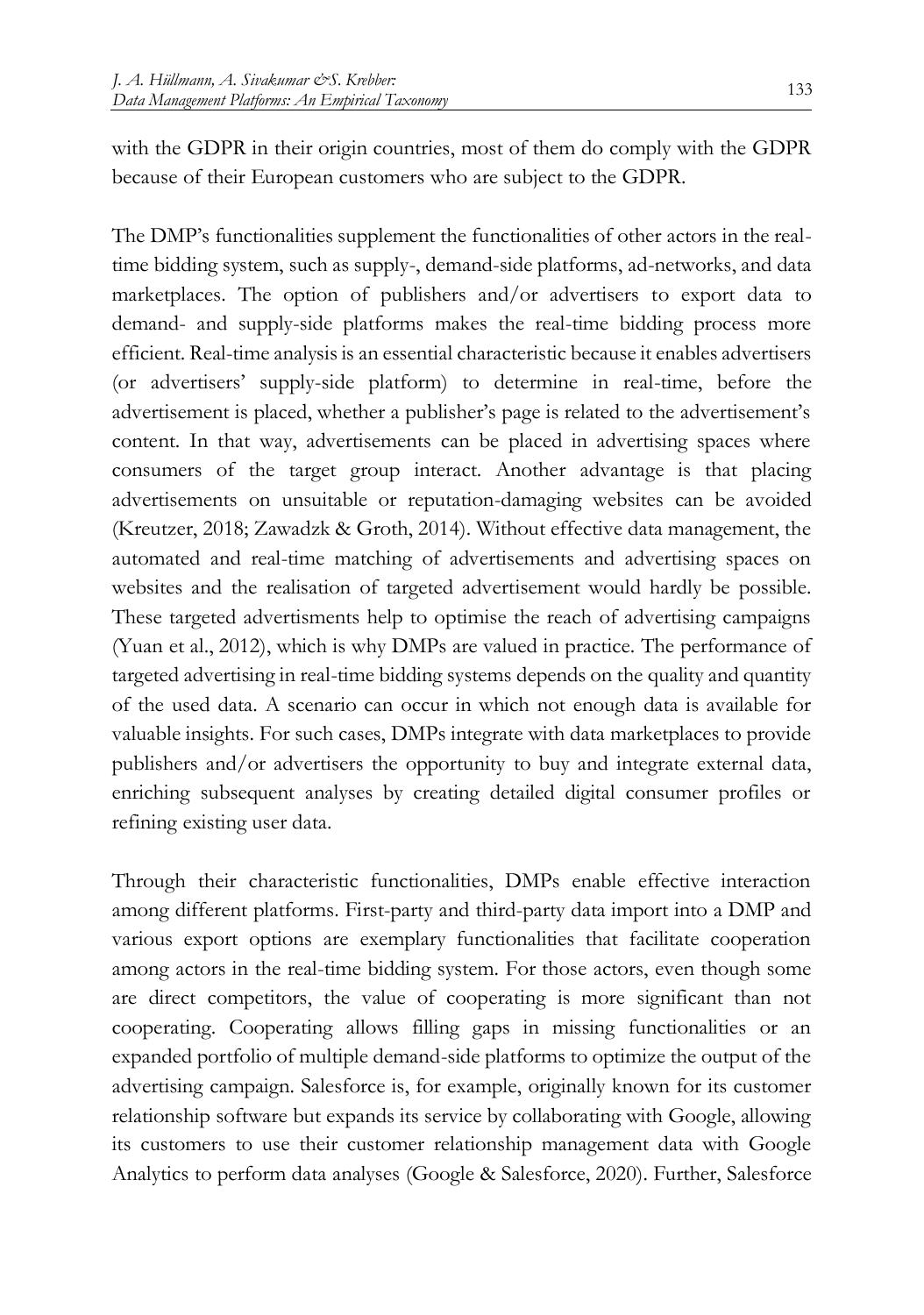customers can use Google's tracking methods to obtain more data and integrate it into the Salesforce DMP. Cooperating is additionally beneficial for DMPs if they want to offer a more extensive portfolio of platforms (e.g., cooperating with multiple demand-side platforms that offer a DMP themselves). A DMP that integrates different and multiple demand-side platforms has the advantage of reaching a broader range of users, as different DMPs can cooperate with different ad-networks or ad-exchanges, and provide customers with multiple options between different demand-side platforms (Oracle, 2020a; The Trade Desk, 2020).

In the end, DMPs can be seen as a double-edged sword. On the one side, they provide indirect value to consumers as they support the placement of targeted advertisements and thereby ensure that consumers only see the advertisements that are relevant to them. On the other side, DMPs can contribute to the efficient distribution of harmful distorted or fake content to consumer segments because placed advertisements during the real-time bidding process are not evaluated. In that way, misleading content or fake news can be spread. Creating look-a-like data makes this approach scalable by extending existing consumer segments with consumers that have similar profiles.

#### **5 Conclusions, Limitations, and Outlook**

With this study we contribute a taxonomy that helps to understand and distinguish DMP functionalities. The taxonomy establishes a common ground for discussions on implications, for example, with regards to data privacy, data security, and the manipulation of opinions and consumer behaviour. It further helps to grasp the DMP's role in real-time bidding systems. Through an inductive and deductive procedure, eight taxonomy dimensions were identified that cover the main functionalities and mechanisms of DMPs. To ensure the reliability and validity of our taxonomy, we evaluated it with nine selected DMPs. Our developed taxonomy and its application clarify which characteristics define a DMP and guide discussions about specific functions and mechanisms of DMPs. The comparison of different DMPs in course of the evaluation is additionally helpful for practitioners when choosing a particular DMP for adoption.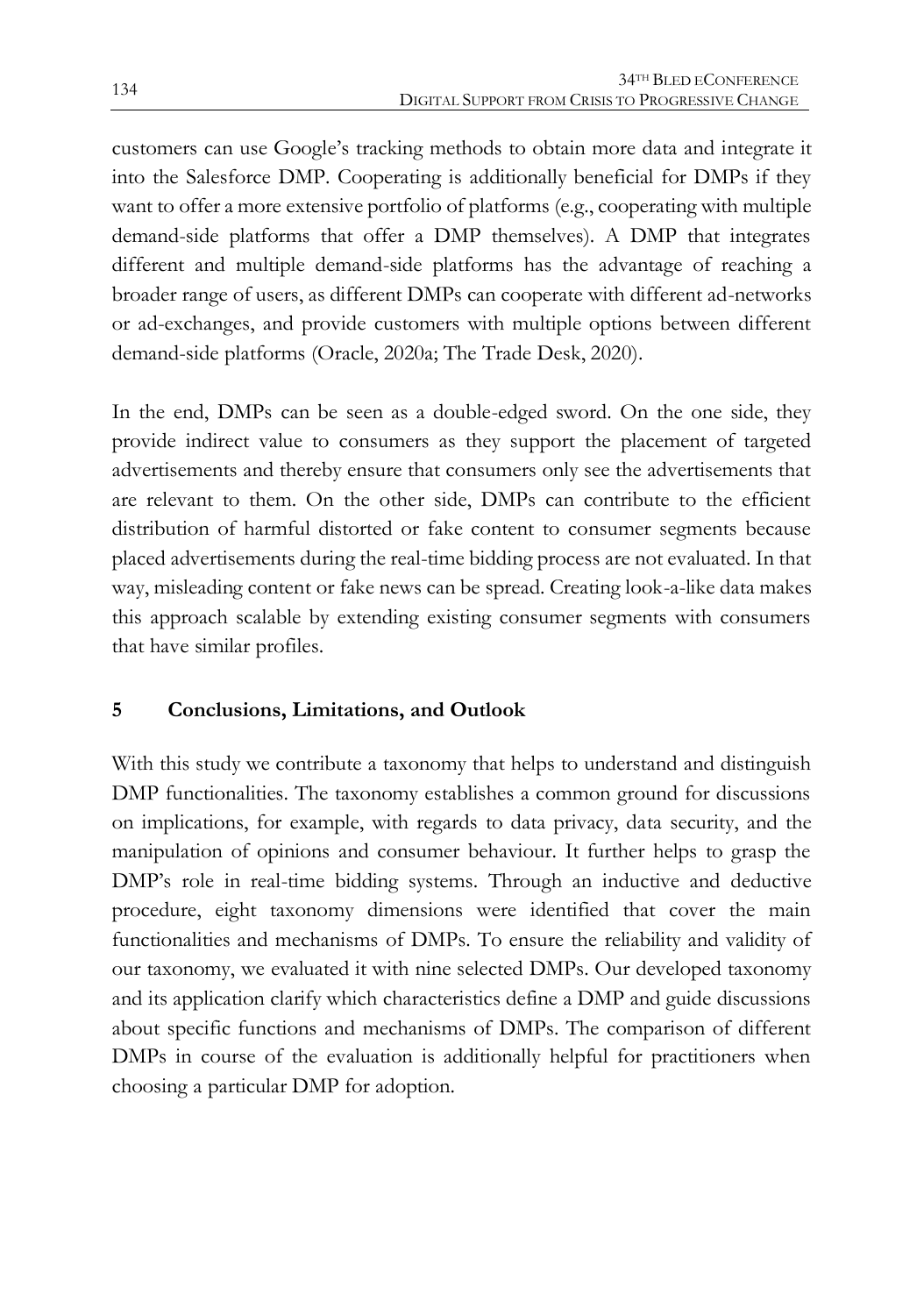As a limitation, we note that the developed taxonomy categories and characteristics undergo change as data management platforms undergo change. For example, new legal regulations may be set in place over time, or new data sources emerge. In that sense, the taxonomy is only valid until change happens in data management platforms and new characteristics and dimensions emerge. Therefore, future research should investigate the changes that DMPs go through to update the proposed taxonomy. Besides this limitation, future research opportunities are available that extend and refine the taxonomy. We can specifically think of webtracking, that would benefit from a refinement. In our study, we lacked information on the application of other tracking methods as well as which cookie types are used by DMPs. Altogether our study provides first insights into the functionalities and mechanisms and thereby the role of DMPs in the RTBS. Yet, more research is needed in this field and the meaning of remaining actors needs to be studied to fully understand real-time bidding systems and their implications.

#### **References**

- Adobe. (2020). Daten-Management-Plattform. Adobe. Retrieved February 28, 2021, from https://www.adobe.com/de/experience-cloud/topics/data-management-platform-dmp.html
- Andrew, F., Foo Kune, L., & Schmitt, E. (2020). Gartner Magic Quadrant for Ad Tech. Retrieved February 24, 2021, from http://www.mediamath.com/news/mediamath-named-a-leader-ingartners-magic-quadrant-for-ad-tech/
- Badmaeva, T., & Hüllmann, J. A. (2019). Investigating Personalized Price Discrimination of Textile-, Electronics- and General Stores in German Online Retail. Proceedings of the 14th International Conference on Wirtschaftsinformatik (WI).
- Berghel, H. (2018). Malice Domestic: The Cambridge Analytica Dystopia. The IEEE Computer Society, 51, 84–89. https://doi.org/10.1109/MC.2018.2381135
- Cadwalladr, C., & Graham-Harrison, E. (2018, March 17). Revealed: 50 million Facebook profiles harvested for Cambridge Analytica in major data breach. The Guardian. Retrieved February 24, 2021, from https://www.theguardian.com/news/2018/mar/17/cambridge-analyticafacebook-influence-us-election
- Cederholm, A., & Simpson, I. (2018). Warum First Party Daten eine der wertvollsten Informationsquellen für einen Marketer sind. PIWIK. Retrieved February 28, 2021, from https://piwikpro.de/blog/warum-first-party-daten-eine-der-wertvollsteninformationsquellen-fuer-einen-marketer-sind/
- Chou, D. C., Bindu Tripuramallu, H., & Chou, A. Y. (2005). BI and ERP integration. Information Management & Computer Security, 13(5), 340–349. https://doi.org/10.1108/09685220510627241
- Dawson, P. (2014). Realtime Advertising in Social Networks. In O. Busch (Ed.), Realtime Advertising: Digitales Marketing in Echtzeit: Strategien, Konzepte und Perspektiven (pp. 177–185). Springer Gabler. https://doi.org/10.1007/978-3-658-05358-1\_1
- Dun & Bradstreet. (2020). Dun & Bradstreet Accelerate Growth and Improve Business Performance. Retrieved February 28, 2021, from https://www.dnb.com/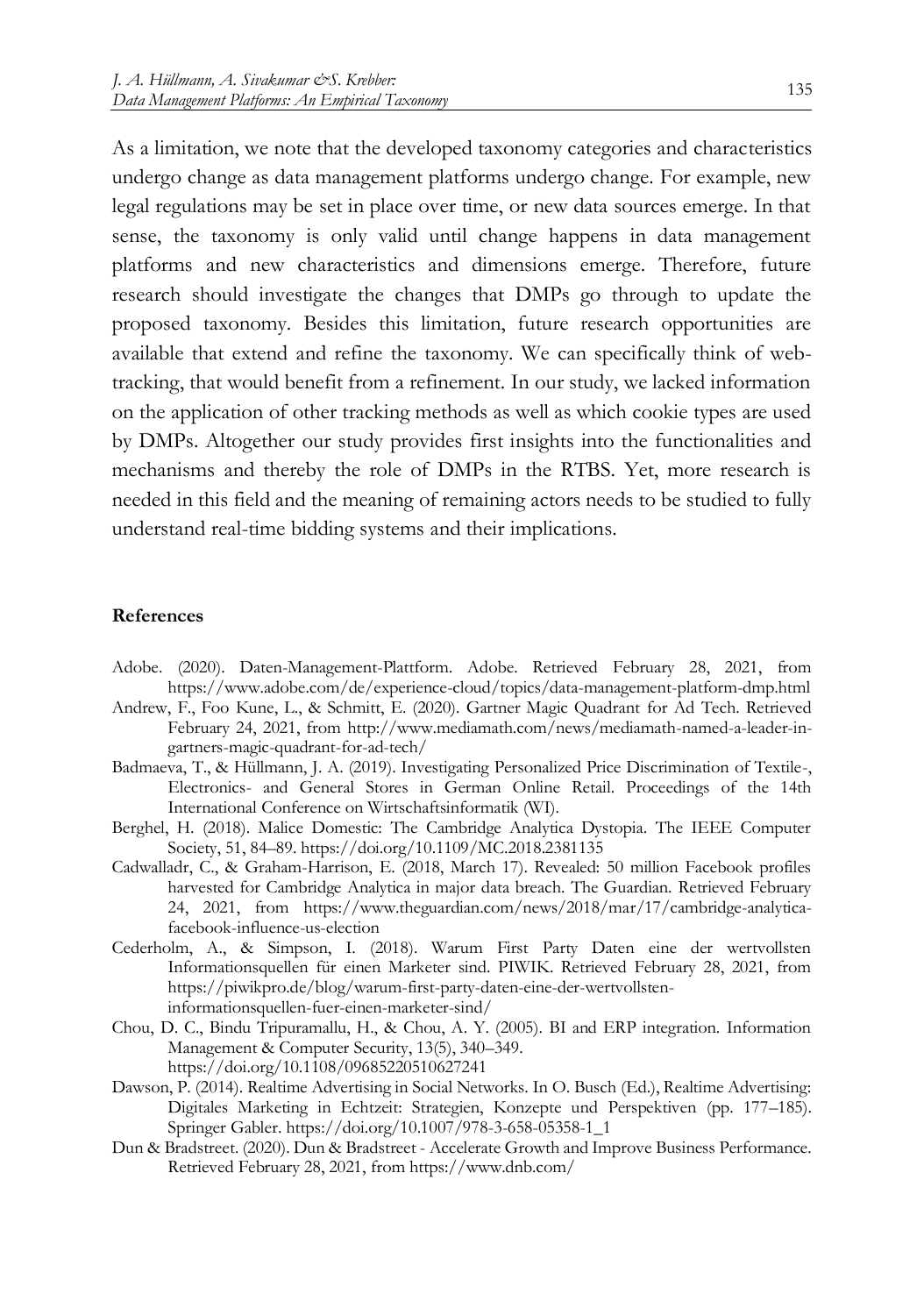- Google. (2020). Google Marketing Platform Werbung und Analysen in einer Lösung. Retrieved February 28, 2021, from https://marketingplatform.google.com/intl/de/about/
- Google, & Salesforce. (2020). Salesforce and Google Cooperation. Google;Salesforce. Retrieved February 28, 2021, from https://cloud.google.com/salesforce?hl=de
- Hüllmann, J. A., Krebber, S., & Troglauer, P. (2021). The IT Artifact in People Analytics: Reviewing the Tools to Understand a Nascent Field. Proceedings of the 16th International Conference on Wirtschaftsinformatik (WI).
- Joe, R. (2014). The Great DMP Debate. Ad Exchanger. Retrieved February 28, 2021, from https://www.adexchanger.com/data-exchanges/the-great-dmp-debate/
- Kamps, I., & Schetter, D. (2018). Performance Marketing Der Wegweiser zu einem mess- und steuerbaren Marketing – Einführung in Instrumente, Methoden und Technik (1st ed.). Springer Gabler. https://doi.org/10.1007/978-3-658-18453-7
- Klein, S., & Hüllmann, J. (2018). Datenkapitalismus akademischer Wissenschaftsverlage. Wirtschaftsdienst, 98(7), 477–480. https://doi.org/https://doi.org/10.1007/s10273-018- 2318-3
- Kreutzer, R. T. (2018). Praxisorientiertes Online-Marketing: Konzepte Instrumente Checklisten (J. Blind & R. Stumpfrock (eds.); 3rd ed.). Springer Gabler. https://doi.org/10.1007/978-3-658- 17912-0
- Lange, J., Stahl, F., & Vossen, G. (2018). Datenmarktplätze in verschiedenen Forschungsdisziplinen: Eine Übersicht. Informatik Spektrum, 41, 170–180. https://doi.org/https://doi.org/10.1007/s00287-017-1044-3
	-
- Lotame. (2020). Data Management Platform. Retrieved February 28, 2021, from https://www.lotame.com/products/data-management-platform/
- Miller, G. A. (1956). The magical number seven, plus or minus two: some limits on our capacity for processing information. Psychological Review, 63(2), 81–97. https://doi.org/10.1037/h0043158
- Moffett, T., & Chien, A. (2019). The Forrester WaveTM: Data Management Platforms, Q2 2019. Forrester Research, Inc. Retrieved February 28, 2021, fro https://www.adobe.com/offer/forrester-dmp-wave-2019.html#
- Nickerson, R. C., Varshney, U., & Muntermann, J. (2013). A Method for Taxonomy Development and its Application in Information Systems. European Journal of Information Systems, 22(3), 336– 359. https://doi.org/10.1057/ejis.2012.26
- Oracle. (2020a). Media and Data Ecosystem. Retrieved February 28, 2021, from https://www.oracle.com/de/data-cloud/products/data-managementplatform/ecosystem.html
- Oracle. (2020b). Oracle Data Management Platform (formerly BlueKai). Oracle; Retrieved February 28, 2021, from https://www.oracle.com/de/data-cloud/products/data-managementplatform/
- Poleshova, A. (2017). Umfrage zur Nutzung und Nutzungsabsicht von Technologien im Marketing weltweit 2017. Retrieved February 28, 2021, from https://de.statista.com/statistik/daten/studie/745360/umfrage/nutzung-undnutzungsabsicht-von-tech-nologien-im-marketing-weltweit/
- Schonschek, O. (2020). So finden Sie die richtige Data-Management-Plattform. High Text Verlag. Retrieved April 15, 2021, from https://www.onetoone.de/artikel/db/138456cr.html
- Spiekermann, M. (2019). Data Marketplaces: Trends and Monetisation of Data Goods. Intereconomics, 54(4), 208–216. https://doi.org/10.1007/s10272-019-0826-z
- The Trade Desk. (2020). Data Management Platform (DMP). Retrieved February 28, 2021, from https://www.thetradedesk.com/products/data-management-platform-dmp
- Wang, J., Zhang, W., & Yuan, S. (2017). Display advertising with real-time bidding (RTB) and behavioural targeting. Foundations and Trends in Information Retrieval, 11(4–5), 297–435. https://doi.org/10.1561/1500000049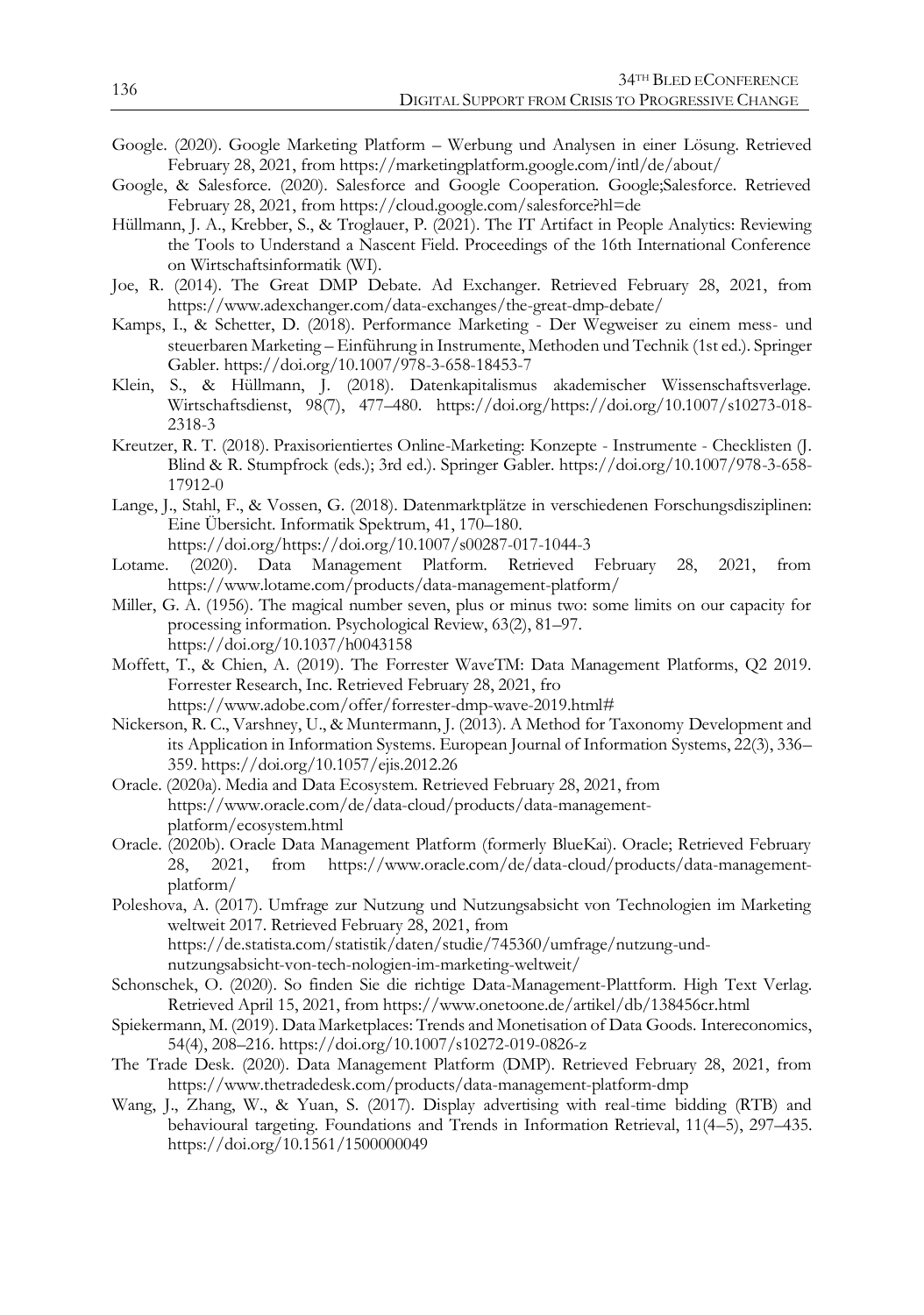- Yuan, S., Abidin, A. Z., Sloan, M., & Wang, J. (2012). Internet Advertising: An Interplay among Advertisers, Online Publishers, Ad Exchanges and Web Users. Information Processing & Management, June. http://arxiv.org/abs/1206.1754
- Zawadzk, V., & Groth, A. (2014). Granularität schafft Mehrwert für jedes Ziel. In O. Busch (Ed.), Realtime Advertising: Digitales Marketing in Echtzeit: Strategien, Konzepte und Perspektiven (pp. 145–160). Springer Gabler. https://doi.org/10.1007/978-3-658-05358-1\_13
- Zenith. (2019). Global Programmatic Advertising Spending from 2019 to 2021. Statista. Retrieved April from https://www.statista.com/statistics/275806/programmatic-spendingworldwide/
- Zhang, W., Yuan, S., & Wang, J. (2014). Optimal real-time bidding for display advertising. Proceedings of the 20th ACM SIGKDD, 1077–1086. https://doi.org/10.1145/2623330.2623633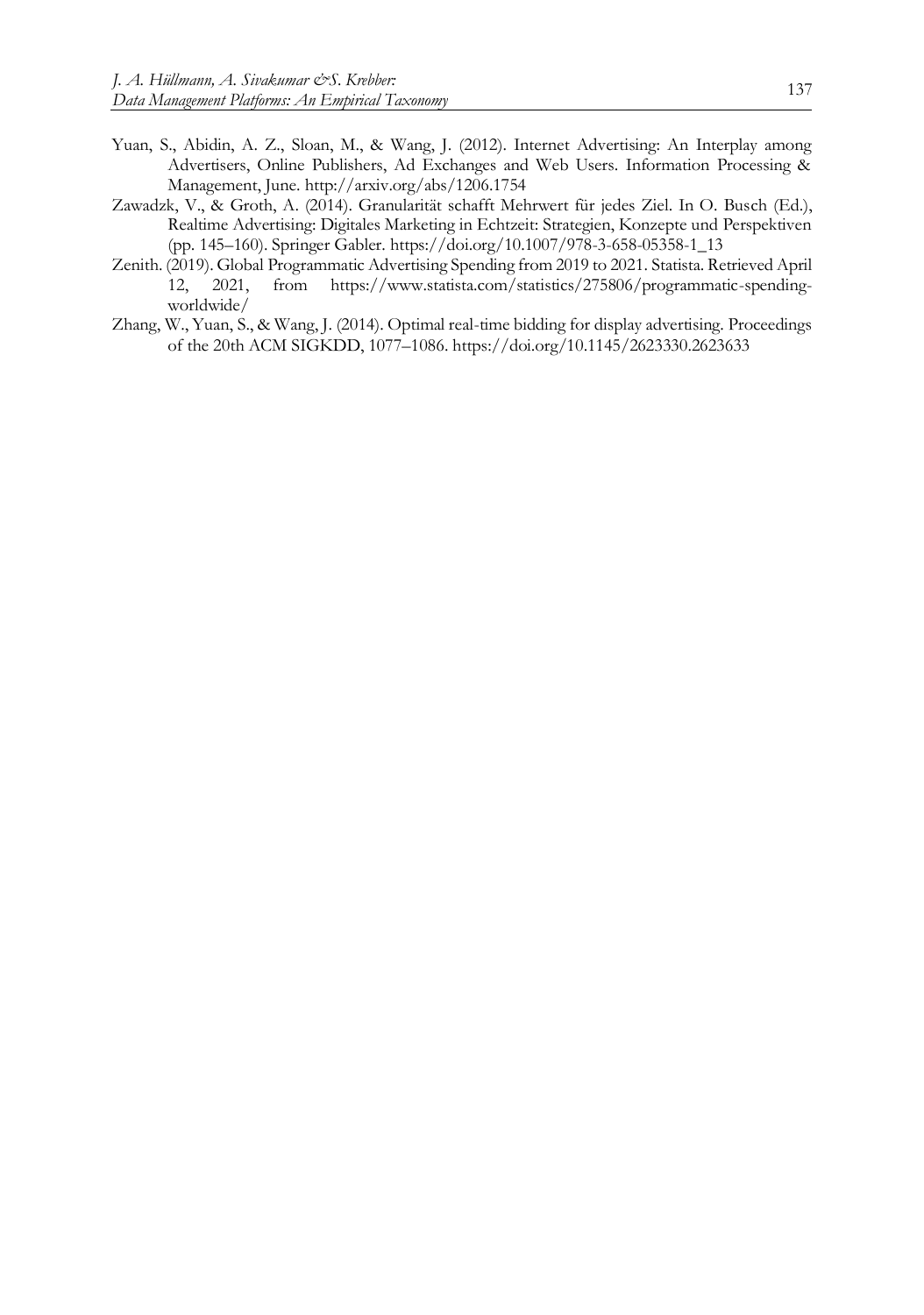#### **Appendix**

**Evaluation of the Taxonomy:** [Table](#page-14-0) provides an overview of the nine DMPs that we selected from the longlist to be included in our study together with the respective sub-criteria with which we assessed the DMPs' relevance, feasibility, and popularity.

<span id="page-14-0"></span>

| Table 2: Nine Data Management Platforms for Taxonomy Evaluation. In the revenue             |
|---------------------------------------------------------------------------------------------|
| column, M stands for Million, and B stands for Billion, in the Awards Column, FW stands for |
| <b>Forrester Wave.</b>                                                                      |

| <b>DMP</b>        | Relevance |            |        | Feasibility | Popularity |                 |  |
|-------------------|-----------|------------|--------|-------------|------------|-----------------|--|
|                   | Year      | Revenue    | Info   | Trial       | Clients    | Awards          |  |
| Adobe             | 2019      | 11,17<br>B | $^{+}$ | $^{+}$      | 148        | Gartner         |  |
| Google Audience   | 2020      | 160,74 B   | $+$    |             | ۰          | Gartner         |  |
| Lotame            | 2020      | 14,25<br>M | $+$    | $^{+}$      | > 8        | <b>FW</b>       |  |
| Mediamath DMP     | 2020      | 104,7<br>М | $^{+}$ |             |            | Gartner &<br>FW |  |
| Nielsen           | 2018      | 6,50<br>B  | $^{+}$ |             |            | FW              |  |
| OneID von Neustar | 2017      | B<br>1,20  | $+$    |             | >75        | FW              |  |
| Oracle DMP        | 2019      | 39,50<br>B | $^{+}$ |             | 6          | FW              |  |
| Salesforce DMP    | 2020      | 17,10<br>B | $^{+}$ | $^{+}$      | >150k      | FW              |  |
| The Trade Desk    | 2018      | 447<br>М   | $^{+}$ | Video       | 10         | Gartner         |  |

Sources: Andrew et al., 2020; Dun & Bradstreet, 2020; Moffett & Chien, 2019

**Subjective Ending Conditions:** The subjective ending conditions following Nickerson et al. (2013) are conciseness, robustness, comprehensiveness, extensibility, and explainability. Conciseness is used to limit the number of dimensions, thus focusing on the quality of the taxonomy. Our taxonomy on DMPs has eight dimensions, which from our point of view, is an appropriate number because a possible objective ending condition falls in the range of seven plus or minus two (Miller, 1956). Robustness evaluates whether the chosen dimensions and